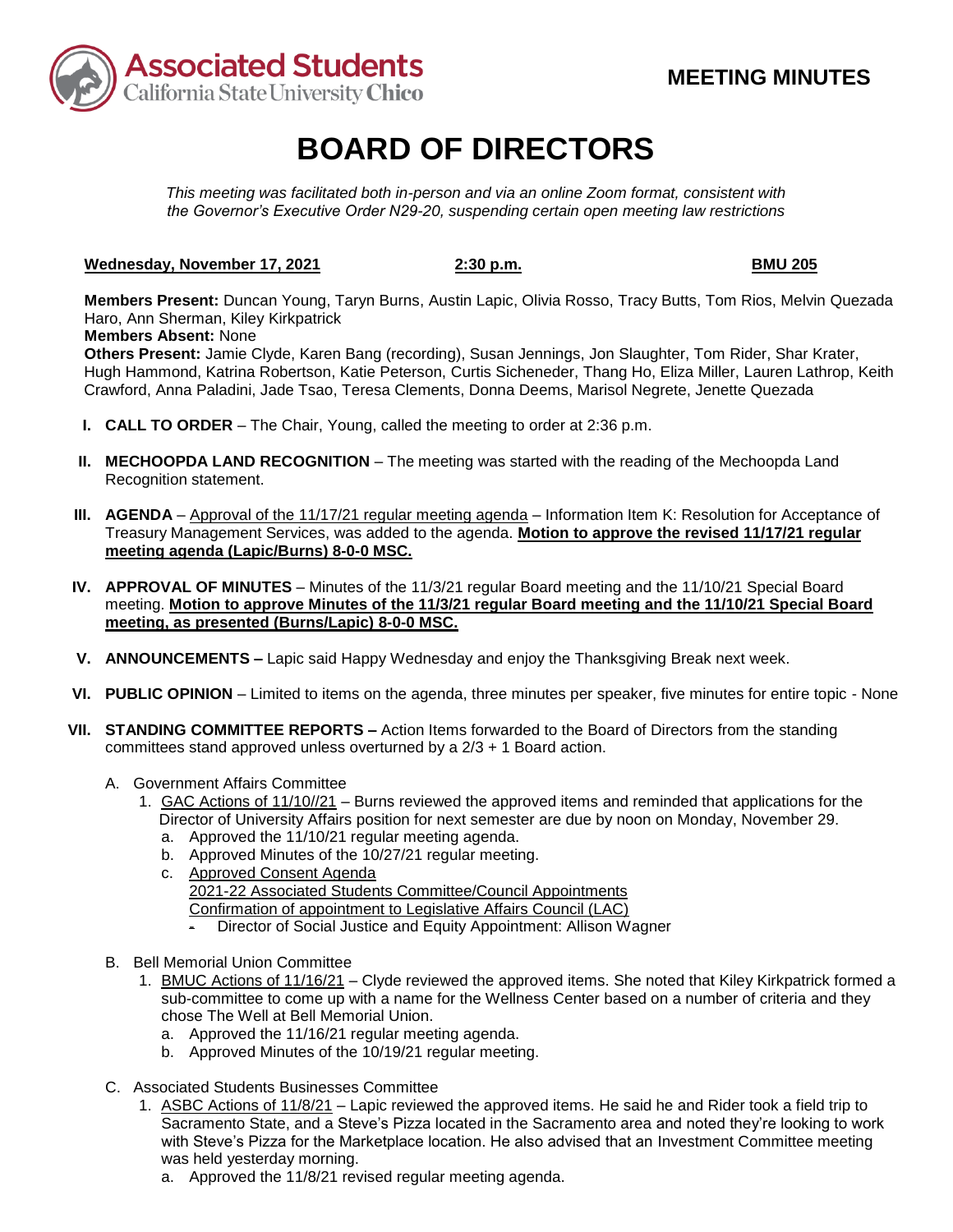b. Approved Minutes of the 10/11/21 regular meeting.

## **VIII. BUSINESS**

- A. Action Item: Approval of revisions to Associated Students Corporate Codes Scholarship Committee Code Burns reviewed and explained the suggested changes to the committee members. **Motion to approve revisions to Associated Students Corporate Codes – Scholarship Committee Code, as presented (Rosso/Lapic) 8-0-0 MSC.**
- general. **Motion to approve revisions to Associated Students Corporate Codes – Student Academic**  B. Action Item: Approval of revisions to Associated Students Corporate Codes – Student Academic Senate Code – Burns explained the revisions to the non-voting membership of the Student Academic Senate, noting they are taking a more holistic approach to non-voting members on SAS and hoping for more active participation in **Senate Code, as presented (Rosso/Melvin Quezada Haro)**. Discussion was held regarding first year experience. **7-0-1 MSC.**
- yesterday's Investment Committee meeting and they brainstormed on how to give students an educational to public benefit corporations and 1/3 to majority-minority boards/management. Proceeds will roll into a scholarship for underrepresented students within the SMIF such as women, students of color and low income. to scholarships. Burns asked if first gen students could be listed as under-represented students and Lapic said once further information is received from the SMIF, the proposal will be brought to the Board for approval. C. Discussion Item: Student Management Investment Fund (SMIF) – Young said this was discussed during experience, yet make good investments. He said \$15,000 would be given initially with 1/3 to clean energy, 1/3 Lapic said overall, they were thinking about \$20,000, with \$15,000 to help underrepresented students, \$5,000 they'd be included. Quezada Haro asked if green energy would be clubs or individual student projects and Young said they'd be investing in public companies like the stock market, 1/3 to be invested in green energy companies. Butts asked if they would encounter any challenges to the underrepresented part, such as students of color, noting that in terms of scholarships and Prop. 29, they can't do things that are race based. Young said for the scholarship they'd look at the industry demographic reports. Lapic said these were ideas of what they'd like to see and that University Foundation will reaffirm to make sure we're following legal guidelines. He said
- D. Discussion Item: 9/30/21 Activity Fee Fund Budget vs. Actual Jennings provided an overview, noting the benchmark is 25%. Total Revenues at 8.49% and Total Expenses at 15.35% with a Net Increase (Decrease) of 101.78%.
- Jennings noted the Student Union expensed 16.05% of the approved annual budget and generated 39.37% of E. Discussion Item: 9/30/21 Combined Student Union and WREC/AO Summary Income and Expense Statement – the projected income.
- F. Discussion Item: 9/30/21 Dining Services Financials For September, Lapic said Income was at \$478, 892, Cost of Sales at 53.31%, Net Income at (\$236,679). Lapic said the higher Cost of Sales is due to higher supply chain rates, plus cost of feed for animals is higher.
- and General Books/Un-Imprinted Gifts ran +263% to last year. General Merchandise, Technology Sales and Graduation/Convenience/Health and Beauty were all up. Lapic said overall, they ended the month at \$282,376. G. Discussion Item: 9/30/21 Follett Wildcat Store Financials - Lapic said Textbooks as a whole ran flat to last year
- that this report is provided quarterly and reviewed expenses. She said all areas are really close to, or just below H. Discussion Item: 9/30/21 Corporate Services Budget vs. Actual Income and Expenses - Jennings explained the benchmark, except corporate insurance as insurance is paid at the beginning of the year.
- I. Discussion Item: 9/30/21 Activity Fee, Student Union, Auxiliary Activities and Corporate Services Fund Capital Expenditure Reports – Jennings reviewed purchases made by each area for the first quarter (Kirkpatrick joined the meeting at 3:09 p.m.).
- J. Discussion Item: Review of Investments Quarter ending 9/30/21 -
	- 1. Local Agency Investment Fund (LAIF) and Certificates of Deposit Lapic reviewed, noting total interest earned was \$14,246 at a rate of return at 0.24% for LAIF. Certificates of Deposit earned \$2,420 at a rate of return of 2.400%
	- 2. Board Designated Fund Jennings reviewed with the Board, explaining that any earnings over \$1,000,000 can be used to fund Board designated projects.